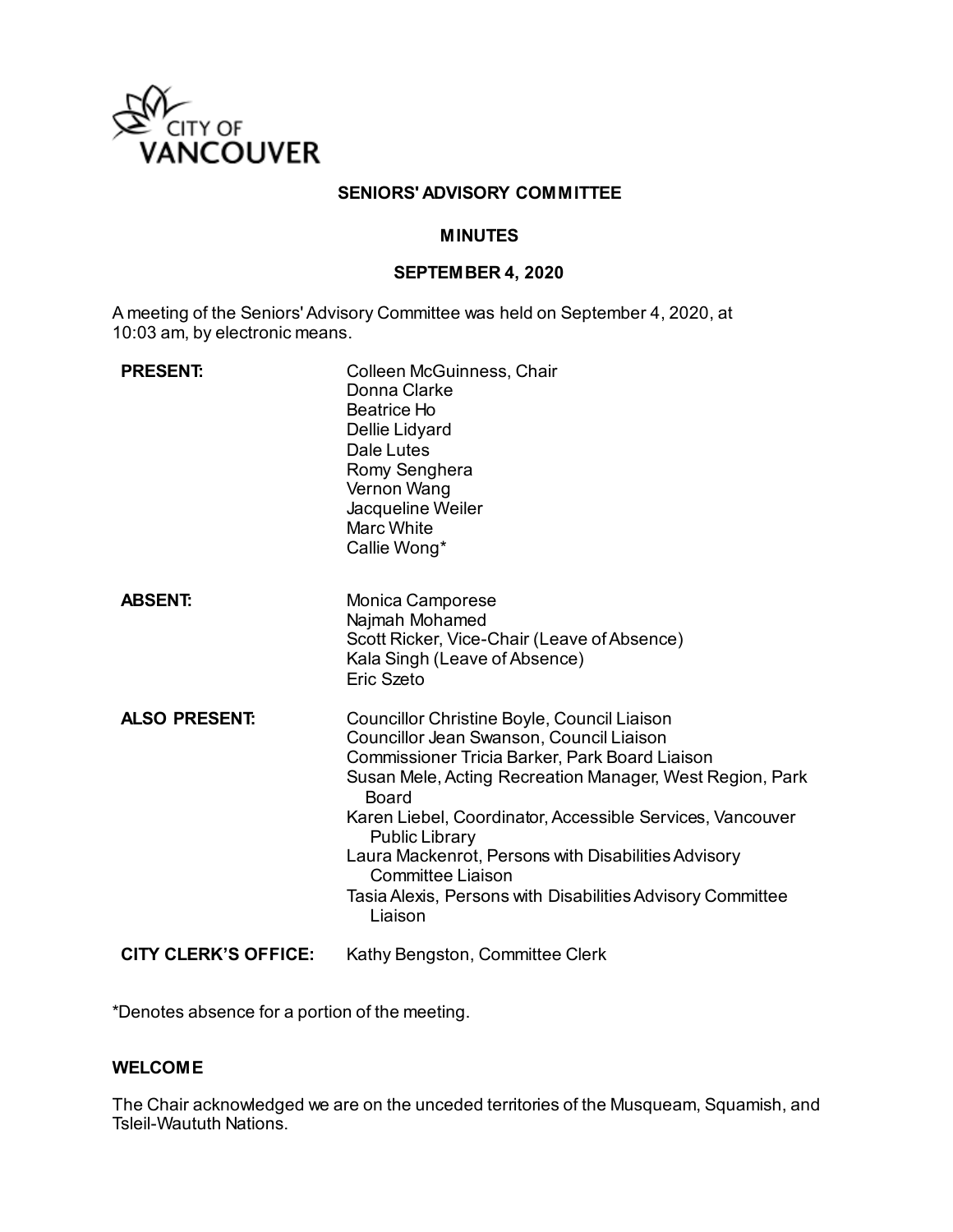#### **Leave of Absence Requests**

MOVED by Marc White SECONDED by Vernon Wang

> THAT the Seniors' Advisory Committee approve leaves of absence for Scott Ricker and Kala Singh, for today's meeting.

CARRIED UNANIMOUSLY

### **Approval of Minutes**

MOVED by Dale Lutes SECONDED by Beatrice Ho

> THAT the Seniors' Advisory Committee approve the minutes from the meeting of June 5, 2020, as circulated.

CARRIED UNANIMOUSLY

### **1. Liaison Updates**

Councillor Swanson, Council Liaison, provided a brief update on accessible elevators for seniors, tenant eviction protection, and homelessness.

Councillor Boyle, Council Liaison, provided brief updates on the following:

- Housing homelessness is a large issue, and reviewing how the City can support them.
- Collaborating with the Vancouver Library Board on how to open library services again safely.
- COVID-19 recovery work is ongoing.

Commissioner Barker, Park Board Liaison, provided brief updates on the following:

- Challenging financial costs associated with the public community centres re-opening
- Stanley Park roadways are temporarily shut down. The park's transportation routes will be studied when the roadways are re-opened.
- Dr. Bonnie Henry, BC Provincial Health Officer, has indicated minimal transmission of COVID-19 at outdoor beaches and parks.
- Strathcona Park neighbours would like to be able to access the park again.
- The next Park Board meeting will be held on September 14, 2020.
- Donnie Rosa has been named the new General Manager of the Park Board and has experience working with seniors.

Karen Liebel, Coordinator, Accessible Services, Vancouver Public Library, noted that library facilities will be opened soon, with most locations having take-out services and public computer access. It was also noted that seniors can book online services beginning September 8, 2020, and library deliveries for homebound patrons and care facilities are available now.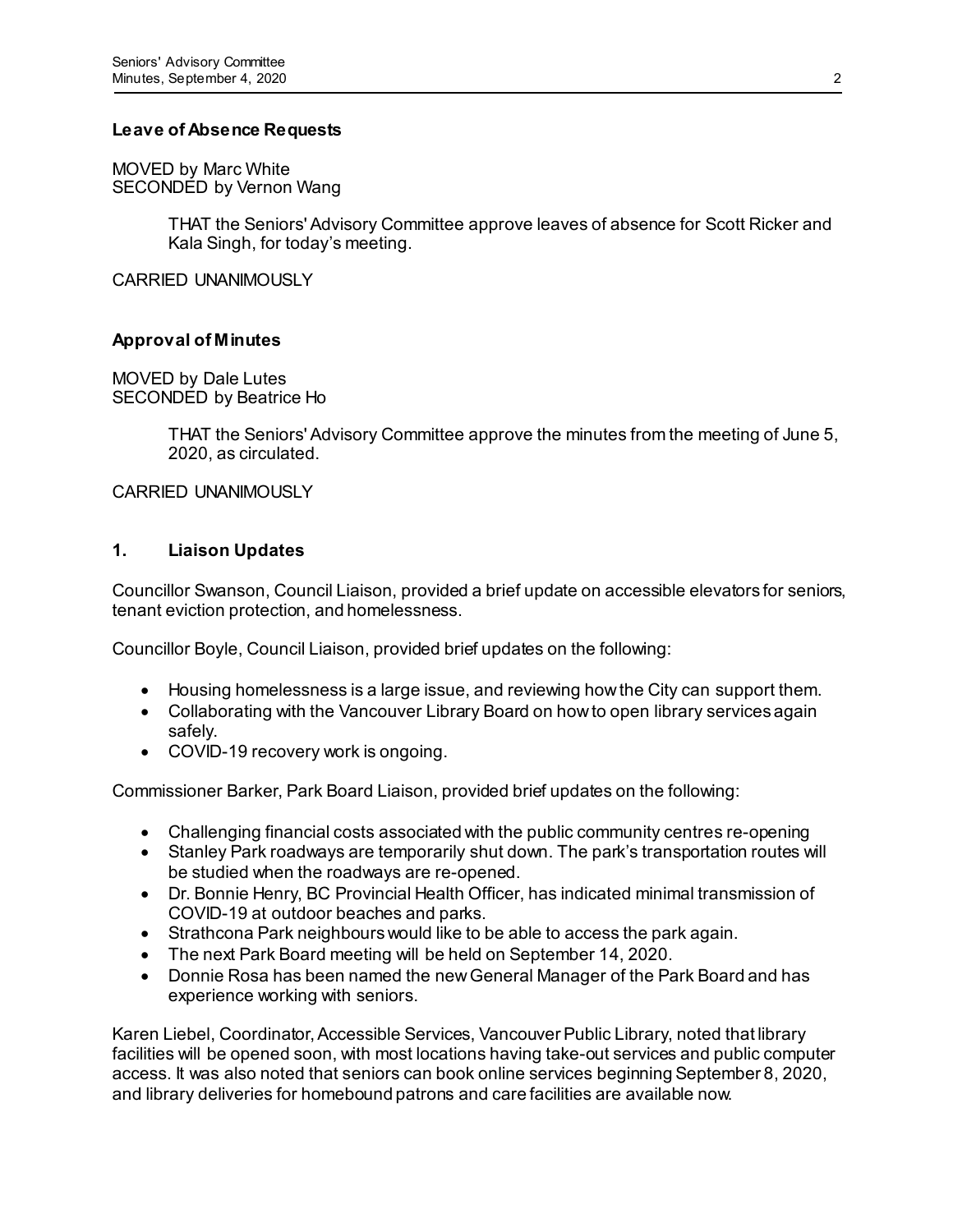Susan Mele, Acting Recreation Manager, West Region, Park Board, advised that community centres will gradually start to re-open on September 8, 2020, in various stages and capacities, with a priority being given to programming.

### **2. Oakridge Seniors' Centre – Access for Seniors**

The Chair expressed concerns and dissatisfaction with the bike lane obstruction next to the HandyDart drop-off and pick up location in front of the Oakridge Seniors' Centre. The Chair will contact the President of the Seniors' Centre to express the Committee's concerns, and follow-up discussions will be organized with staff and the Chair will report back to the committee.

### **3. Sunset Seniors' Centre – Letter of Support**

MOVED by Dale Lutes SECONDED by Jacqueline Weiler

> THAT the Seniors' Advisory Committee supports City staff's funding grant application to the *Canada Infrastructure Program - British Columbia - Community, Culture and Recreation Infrastructure* for the Sunset Seniors' Centre.

FURTHER THAT the Seniors' Advisory Committee provide a letter of support in this regard to be included in the grant application.

#### CARRIED UNANIMOUSLY

*Note: The Committee's letter of support dated September 4, 2020, entitled "Sunset Seniors' Centre", is on file in the City Clerk's Office.* 

### **4. Translink – Route Re-alignment**

The Chair expressed concerns with the Translink bus stop route rebalancing program, and noted that members can attend the Persons with Disabilities Advisory Committee meeting of September 10, 2020, to provide feedback.

### **5. Broadway Subway Extension – Letter of Support**

The Chair indicated a draft letter is being circulated to members as a result of the January 10, 2020, motion passed by the Committee, regarding Translink's Millennium Line Broadway Extension, and lack of accessible public washrooms and dual elevators.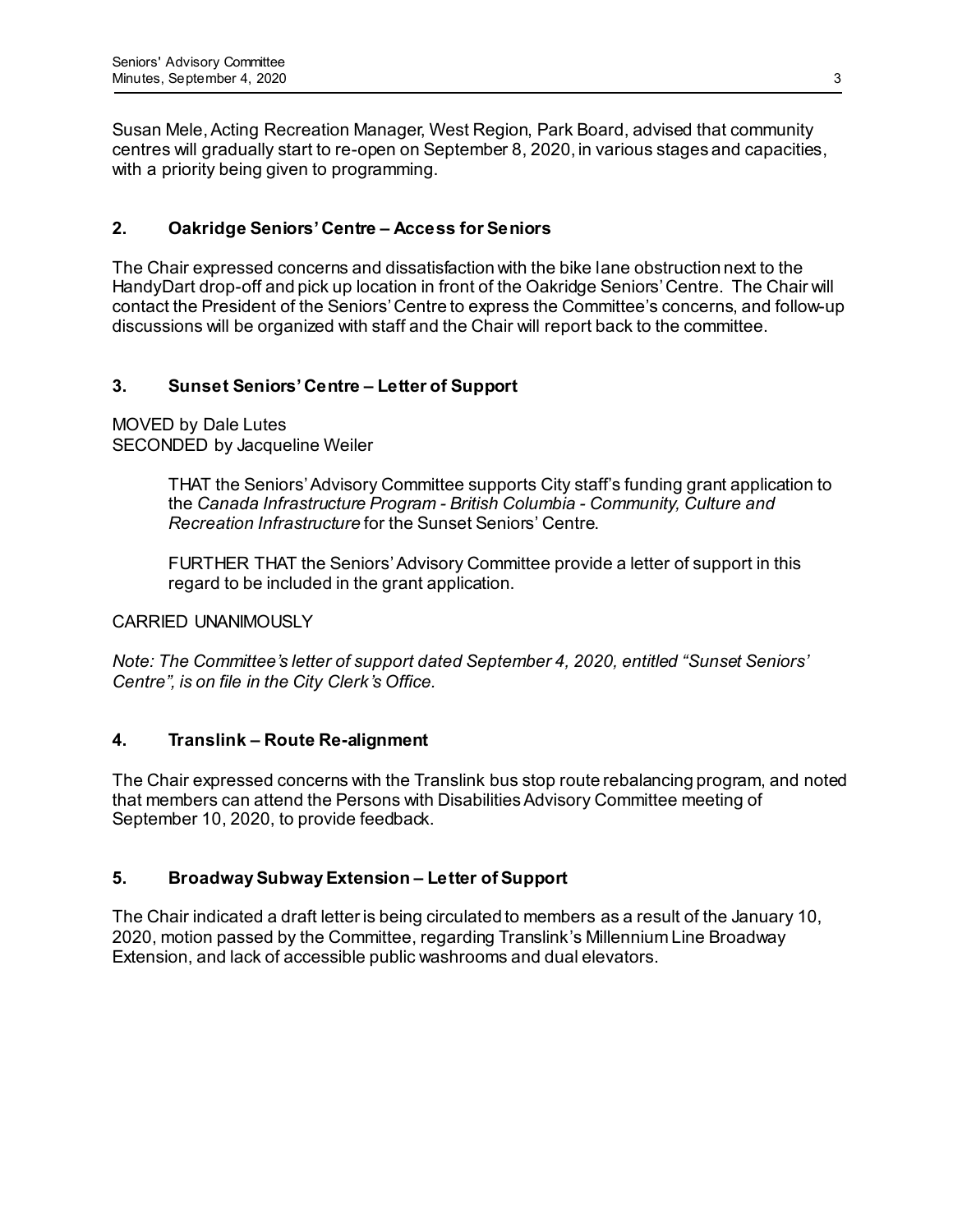### **6. Subcommittee Updates**

### **a. Housing**

### **i) Review and Motion**

### **Background on Provincial Property Transfer Tax**

The Property Transfer Tax (PPT) is a provincial tax that is paid on the amount of the purchase or prepaid lease. The rate that is applied to residential property is 1% on the first \$200K of value, 2% on the next \$1.8M up to \$2M, 3% on the next \$1M up to \$3M, and 5% on amounts over \$3M. In terms of determining the value for the property, the province uses BC Assessment.

The Property Transfer Tax is also applied to rental housing developments including non-market housing. Using the same formula or valuation a property valued at \$20M would pay approximately \$1M in property transfer tax. The same situation would apply in instances where a city land lease is renewed.

Each time a social housing or non-market housing development is required to pay the property transfer tax, it erodes current and future affordability as these costs must be recovered through the rents or subsidy payments. Therefore, for non-profit providers the cost of PPT has both a singular impact when applied and the potential for longer term and cumulative impacts as leases are renewed.

In the case of land leases the Property Transfer Tax is applied differently depending on the terms of the land lease

- 1. If an extension is characterized as a modification of the existing lease, it will attract PTT in every case, and
	- (a) if the rent is fully prepaid and not subject to renegotiation, the value for PTT purposes will be the prepaid rent;
	- (b) if the rent is NOT fully prepaid or is subject to renegotiation, the value for PTT purposes will be freehold fair market value (FMV) if the extension is 50 years or more, discounted by 10% if the extension is 40-50 years, by 20% if the extension is 30-40 years, 30% if the extension is 20-30 years, and 40% if the extension is under 20 years.
- 2. If an extension is characterized as a new lease
	- (a) if the term is under 30 years, there is no PTT
	- (b) if the term is over 30 years, and (i) the rent is fully prepaid and not subject to renegotiation, the value for PTT purposes will be the prepaid rent; or (ii) the rent is NOT fully prepaid or is subject to renegotiation, the value for PTT purposes will be freehold FMV if the term is 50 years or more, discounted by 10% if the term is 40- 50 years, and by 20% if the term is 30-40 years.

There are multiple exemptions to the Property Transfer Tax. For instance, in the case of provision of non-profit housing charitable organizations are exempt from the payment of the Property Transfer Tax if they are providing housing solely to 100% eligible beneficiaries.

However, non-profit mixed income housing which is also providing a public benefit does not receive the same treatment. In the case of developments which have been structured to achieve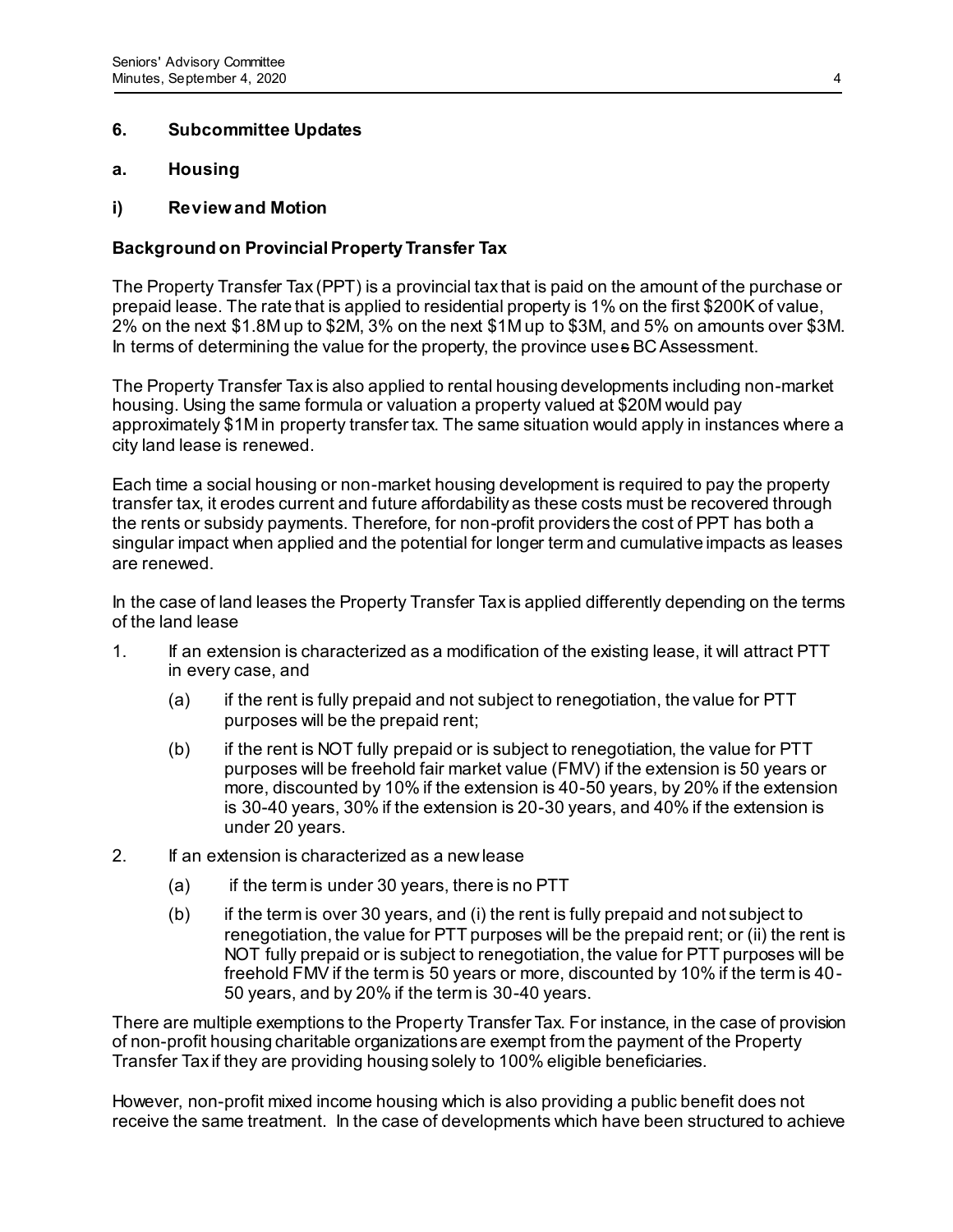other broader social policy objectives (i.e. income and social mix) the strict application of the Property Transfer Tax fails to recognize the contribution of this form of non-profit housing.

This is particularly important given current and future funding opportunities from various levels of government that require long-term leases in order to co-fund or invest in environmental retrofits, building remediation, and redevelopment.

Waiving the payment of the Property Transfer Tax for older buildings (e.g. purpose built rentals) that are transferred from market to non-market housing providers will support non-profit housing providers to better utilize funds to upgrade current affordable housing stock to meet the on -going need for affordable housing in the City of Vancouver.

Changes to the current guidelines around Provincial Property Transfer Tax exemption to allow for the exemption of the payment of the Property Transfer Tax for all non-profit housing projects to continue to serve the broader needs housing and affordability needs within the community including older social housing, non-market and co-op housing developments to support modernization and improvements, retrofits, remediation or redevelopment.

MOVED BY Marc White SECONDED BY Donna Clarke

#### **WHEREAS**

- 1. The City Council has re-affirmed core aspects of Housing Vancouver Strategy to take action to:
	- (i) Address speculation and support social equity;
	- (ii) Support vulnerable residents;
	- (iii) Protect and retain the existing rental stock, and
	- (iv) Shift new housing to the "right supply" (with a renewed effort on addressing core housing need). (Vancouver Housing Strategy Update, November 19, 2019) (COVID-19 Housing Response and Recovery, April 29, 2020).
- 2. The Province of British Columbia, as part of their mandate, has committed to making life more affordable for British Columbians and have stated that affordable housing is a key focus and have committed in partnerships with local governments, the federal government, and the private and not-for-profit sectors, to build 114,000 units of affordable market rental, non-profit, co-op, supported social housing, student housing and owner-purchase housing.
- 3. A major challenge to creating affordable housing is the exponential increase in market valuation of land, the increased cost of construction, and additional charges levied by different levels of government. (Metro Vancouver 2017 Housing Report).
- 4. The City has mitigated some of the development costs for non-profit and for profit developers in creating and delivering affordable community-based mixed income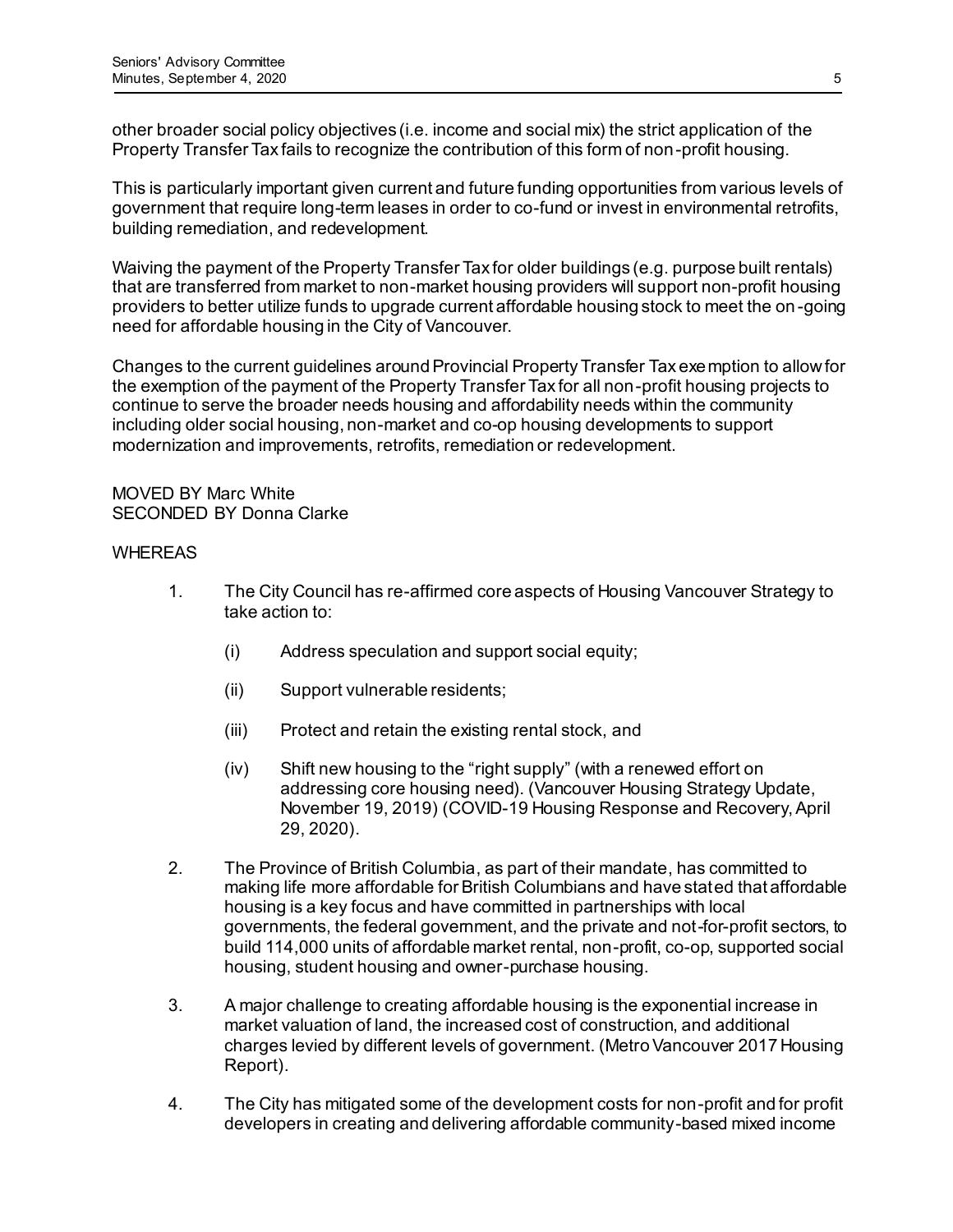housing. This has included reduction or elimination of community amenity costs, the utilization of development levy waivers, and provision of nominal lease payments for housing trusts (the basis of shared future surplus).

- 5. A significant burden for non-profit housing providers on city land leases is the singular and cumulative costs of charging property tax based on "market values" on both city land and dedicated for "non-market housing", as well as on private land held by non-profit organizations (including religious or cultural organizations) who are creating affordable community-based "non-market housing".
- 6. The removal of the Property Transfer Tax will allow the city to create longer term leases that will enable non-profit housing providers to city seek provincial and federal grants to support remediation, retrofit and redevelopment to preserve and improve the quality of housing as well as facilitate redevelopment as buildings age out-of-use.

THEREFORE, BE IT RESOLVED THAT the Seniors' Advisory Committee recommend that the City of Vancouver request that the Province of British Columbia exempt not-for-profit housing providers from paying provincial property transfer tax, as long as the primary purpose is to continue to serve the broader housing and affordability needs within the community, including social housing, non-market, and co-op housing developments.

### CARRIED UNANIMOUSLY

### **ii. Community of Support**

Donna Clarke advised that a subcommittee has been established to review the City of Vancouver's support services., and reviewed the policies regarding short, medium, and long-term goals for the aging population. The subcommittee will also identify the gaps in the roles of the provincial and local governments, as well as the City's leadership responsibilities, with the goal of presenting at the meeting in November.

### **iii. Elevators**

Callie Wong provided an update on the City's stats regarding elevator issues in residential buildings, and will draft a motion for the Committee's review and approval at the meeting in November.

### **iv. False Creek**

Marc White provided highlights from the Housing Subcommittee meeting, including the current Greater Vancouver housing prices, the need for non-market housing in all neighborhoods, and the option of creating community land trusts. Additional input included establishing a communityof-support subcommittee, and focusing on False Creek South, where the campus-of-care is needed for seniors. Marc also recommended the establishment of a city dedicated planner for seniors and persons with disabilities. The Council liaison(s) will meet with the Co-operative Housing Federation of BC regarding the current city housing model framework.

### **b. Transportation and Mobility**

Dellie Lidyard provided an update on the Granville Bridge Connector.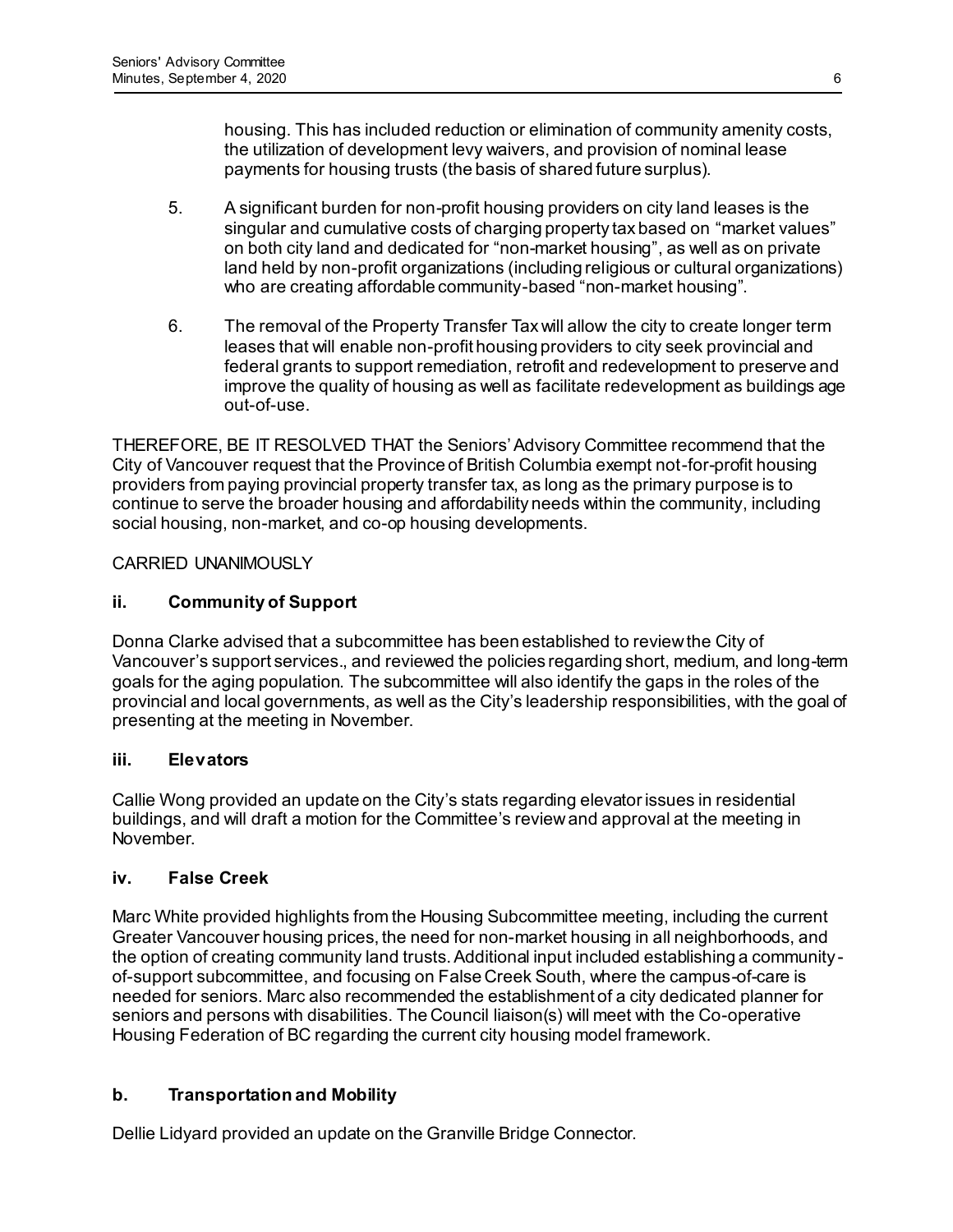### **c) Engagement**

No report.

### **d) Persons with Disabilities**

Laura Mackenrot, Vice-Chair, Persons with Disabilities Advisory Committed, shared an upcoming draft motion on Stanley Park accessibility scheduled to be considered at the Persons with Disabilities Advisory Committee meeting on September 10, 2020.

### **7. New Business**

### **a) Granville Bridge – Report to Council, September 16, 2020**

The Chair advised that the Granville Bridge report to Council is for scheduled for September 16, 2020 Council meeting.

### **b) Stanley Park – Letter of Support**

MOVED by Dellie Lidyard SECONDED by Dale Lutes

> THAT the Chair of the Seniors'Advisory Committee write a letter to the Park Board, in support of the motion from the Persons with Disabilities Advisory Committee, pertaining to the re-opening of Stanley Park roadways.

### CARRIED UNANIMOUSLY

(Callie Wong absent for the vote)

### **c) Advisory Committee Member's Attendance and Participation**

The Chair asked that members reassess their appointment to the Committee, and decide on whether they are able to fully commit to the remainder of their term, or if it would be better that they step aside to make room for new participants.

### **ADJOURNMENT**

MOVED by Dale Lutes SECONDED by Dellie Lidyard

THAT this meeting be adjourned.

CARRIED UNANIMOUSLY (Callie Wong absent for the vote)